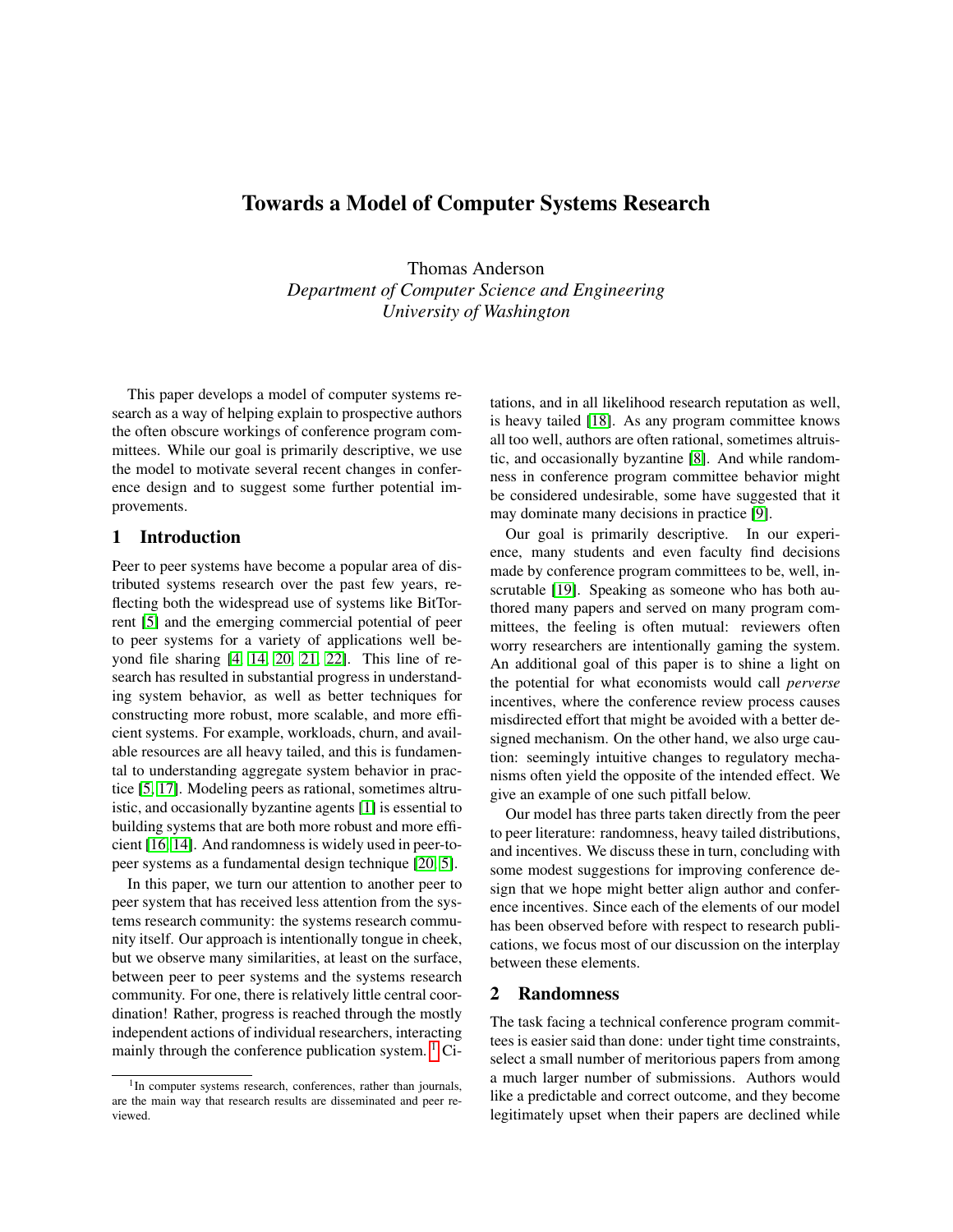

<span id="page-1-0"></span>Figure 1: Mean evaluation score with standard deviation, for each paper submitted to four recent systems research conferences. Papers are sorted by mean review score.

"obviously" worse papers are accepted. While one might ascribe this to author bias (everyone believes their own paper is above average) [\[8\]](#page-7-9), authors with multiple submitted papers have an even better measure of predictability: did the PC ranking match their own? Often the answer is no.

How can this be? In computer systems research, individual reviewers differ significantly on the very fundamental issue of what is merit: how much to weight various factors such as importance of the topic, uniqueness and creativity of the solution, thoroughness of the evaluation, and effectiveness of the presentation [\[19,](#page-7-11) [2\]](#page-6-1). Some reviewers penalize good ideas that are incompletely evaluated, as a spur to encouraging authors to complete their work prior to publication; others do the opposite, as a way to foster follow-up work by others that may fill in the blanks. Some reviewers are willing to accept papers that take a technical approach that they personally disagree with, as long as the evaluation is reasonable; others believe the role of a program committee should attempt to prevent bad ideas from being disseminated.

Even if reviewers could somehow agree on all these factors, the larger the program committee, the harder it is to apply a uniform standard to all papers under review. Systems research conferences have seen a rapid increase in the number of papers submitted; while we might conceivably try to prevent this by raising the cost of submission, research has found that the rate of production of scientific research papers has been doubling every fourteen years for the past several centuries [\[6\]](#page-7-12). Thus it seems unlikely that we will see a moderation in the rate of increase in systems research papers anytime soon. To deal with this, either the workload of a given program committee member, or the size of the program committee, or the number of conferences, must increase. Or all three. One hopes not exponentially.

Anyone who has served on a top tier program committee understands the result: altogether too much randomness in the outcome. Figure [1](#page-1-0) shows the mean and standard deviation (square root of the variance) among review scores for papers submitted to four recent firsttier systems conferences: OSDI 2006, SOSP 2007, NSDI 2008, and another that shall remain anonymous. Papers are ranked by average review score, with error bars for the standard deviation among scores for each paper. Each of the conferences accepted between 25-30 papers.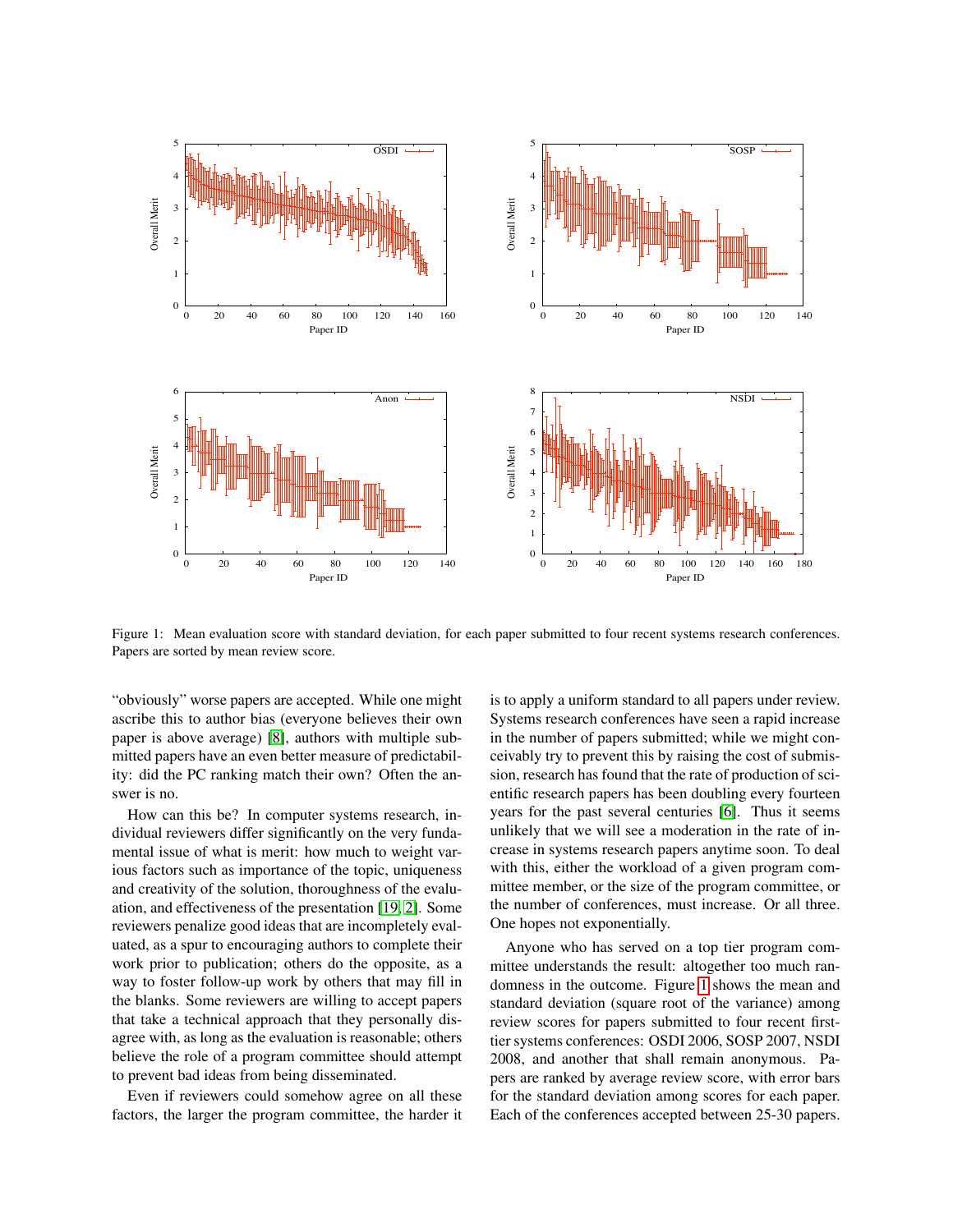

<span id="page-2-0"></span>Figure 2: Number of paper reviews, for each paper submitted four recent systems research conferences. Papers are sorted by mean score, as in Figure [1.](#page-1-0)

In most cases, reviewers were permitted to revise their scores after reading other reviews, but few chose to do so. Hence Figure [1](#page-1-0) largely reflects the underlying variance in reviewer opinion, rather than the consensus that emerged from the program committee meeting. Figure [2](#page-2-0) reports the number of reviews for each paper, ranked in the same order as Figure [1;](#page-1-0) if the review scores for a particular paper are iid around a common mean, one would need to quadruple the number of reviewers to halve the standard deviation, not a particularly welcome scenario.

As the figure shows, the variance in reviewer scores is far larger than the difference in the mean score, for a broad range of papers around the boundary between accept and reject. All four conferences held a conventional program committee meeting; papers were accepted after a discussion, not solely based on the mean score. While it might seem intuitive that the program committee discussion adds value, some caution is merited. When forced to make a choice between nearly equivalent options, the human brain will make up reasons post hoc for why the differences were in fact significant [\[10\]](#page-7-13). Several times over the past few years, a comparison between the programs chosen by a shadow PC and the real PC have shown a remarkable lack of congruence. One could explain this as due to the relative lack of experience of the shadow PC, but an equally plausible explanation is simply random chance [\[9\]](#page-7-10).

If we cannot eliminate randomness in the paper selection process, we should at least actively manage it. At SIGCOMM 2006, the author and Nick McKeown put into practice a review process that aimed at costeffectively using scarce reviewing cycles. Papers at either end of the quality spectrum were reviewed less often than papers at the margin. Papers with high variance in review score were automatically given additional reviews, while those with no variance were not. One particularly controversial paper received nine reviews (and a half hour discussion at the PC meeting) before being accepted, others were rejected after two reviews, or accepted after four. Further, by seeking reviews whenever there was variance, we were able to assign reviewers as reviews rolled in, rather than having to hold up each phase of assignments for the inevitable PC laggard. In a committee with fifty members, someone will always be late.

Before reviewing started, we engaged the program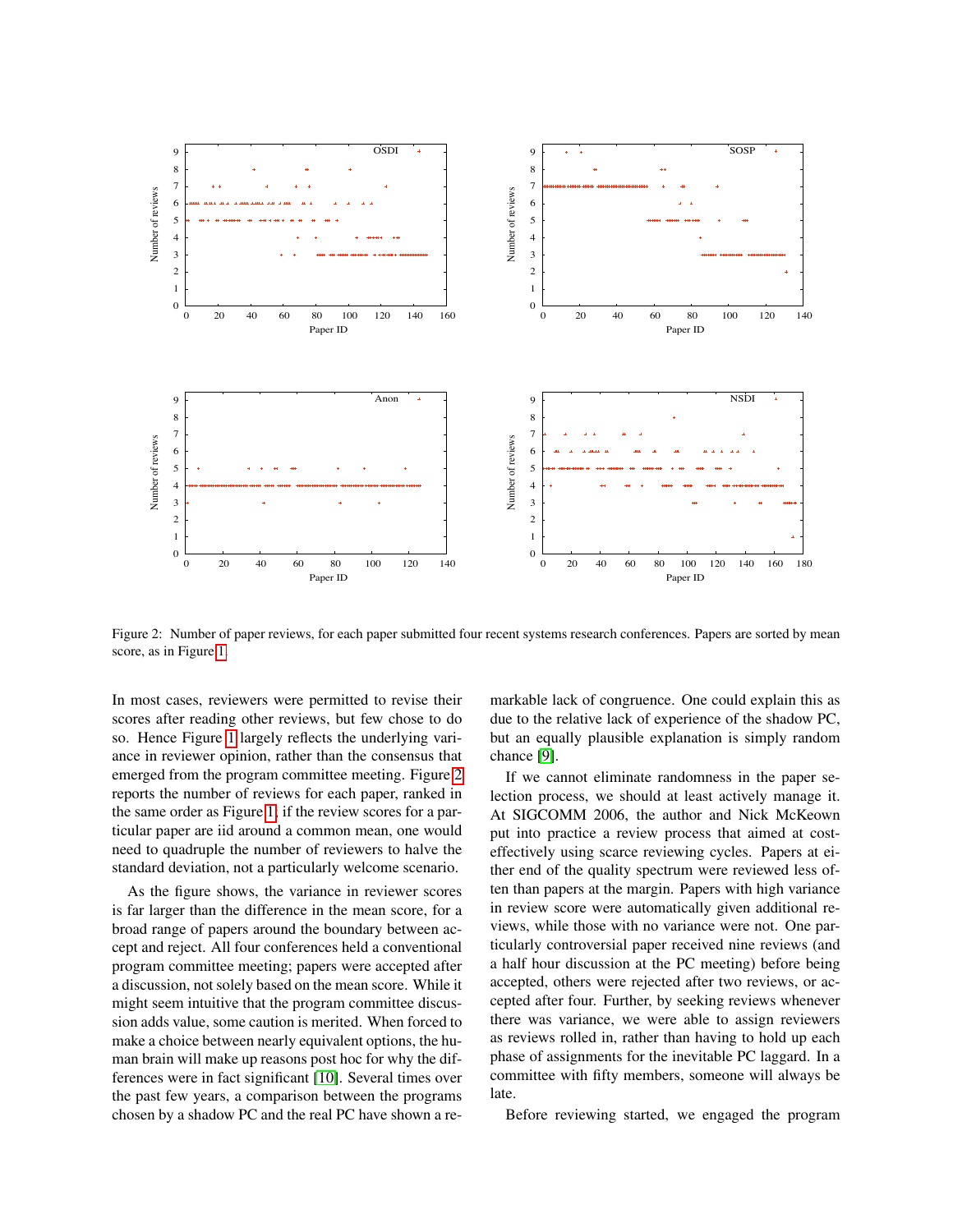committee in a collective discussion as to how to weight the various factors of merit discussed above, and we carefully chose the questions on the review form to reinforce that social consensus. Cognitive experiments suggest that value judgments can be significantly influenced by subtle reminders [\[10\]](#page-7-13).

To manage workload and improve confidence intervals, we had a relatively large program committee split between "heavy" and "light". All program committee members were assigned approximately 15 papers to review, and essentially asked to bin their set of papers into strong accept, marginal accept, marginal reject, and reject, proportionately to those numbers in the overall program. (In this fashion, we hoped to force reviewers to make a judgment call – would they include this paper in the program? Otherwise a large number of papers would end up in the marginal camp, and no information would be conveyed by the review score.) Initial paper assignments were done randomly among program committee members, among those qualified in the paper topic area, to further improve the confidence intervals. We used external reviewers only to provide missing expertise.

Based on score, variance, and an email consensus, we pre-accepted nearly half the papers at the conference prior to the program committee meeting, so that we could focus the in-person discussion on precisely those papers for which the answer was least clear. The light program committee was not asked to travel; the heavy program committee met in person to consider the papers at the margin. To improve consistency, each paper under discussion was read by at least a quarter of the heavy PC, hence the term, "heavy PC".

Readers are invited to judge for themselves whether the quality of the program differed significantly from other iterations of the same conference. What we did find, however, was somewhat surprising: this process nearly drove the heavy PC insane. The difference between an accepted and a rejected paper is hugely important to the authors, and yet, in the end, there is very little rational basis to decide between papers at the margin. Explaining why this may be so is the topic of the next section.

# 3 Zipf

In this section, we consider how merit is distributed among the papers submitted to a conference. To make the discussion concrete, Figure [3](#page-3-0) draws two plausible alternate models. In the first model, we assume a conference in which thirty papers are accepted, all accepted papers have the same value, and no rejected paper has any value. In the second model, we assume paper value is distributed according to a zipf curve,  $x^{-1/2}$  for the top sixty submitted papers, with the other papers having zero value. The curves are scaled to have the same total value.



<span id="page-3-0"></span>Figure 3: Two alternate models of research value. Both curves have the same aggregate value.



<span id="page-3-1"></span>Figure 4: Normalized citation count for two recent SOSP conferences.

There is a widespread recognition that simple paper counting is an invalid way to determine the impact of a researcher's career. After all, there are so many publication venues, that surely some venue will publish virtually any valid paper. The length of a CV does not indicate much of anything, beyond effort. Nevertheless, with respect to any single conference or journal, especially well-known ones, paper counting is a widespread practice. This is for good reason: with no additional information about the papers other than their titles, all the papers accepted at a given conference are equivalent, and all rejected papers are unknown. Program committees encourage paper counting by providing no ranking information among accepted papers, except in some cases to identify a small number of award papers. By default, then, this leads to the valuation function as drawn in Figure [3:](#page-3-0) a step function where papers that are accepted are all equally valued, and papers that are rejected are, for all practical purposes, worthless.

Obviously, a step function is a poor approximation of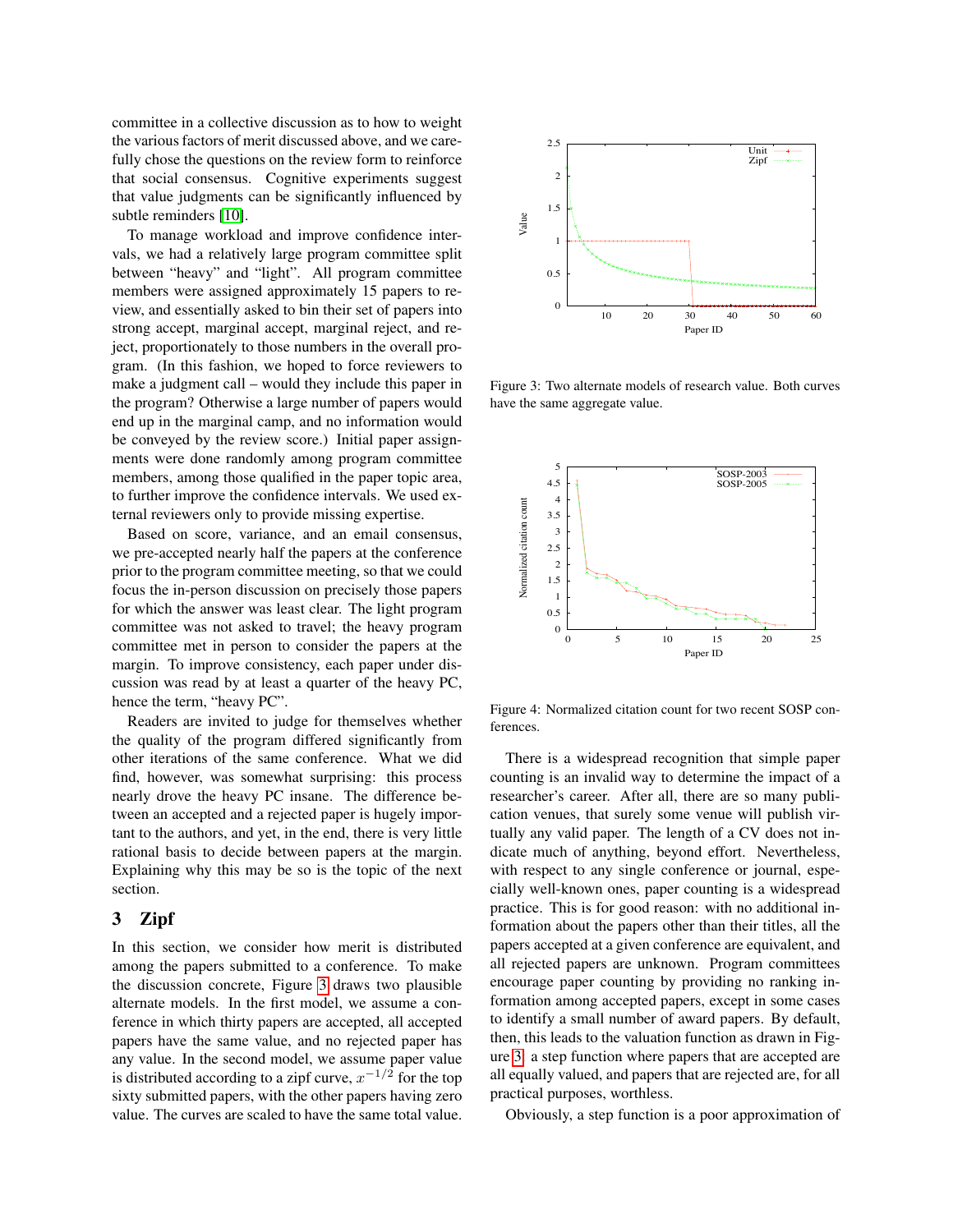the underlying merit of a set of submitted papers, and we will argue later that using a step function, even in part or by default, may incent researchers inappropriately. In earlier work, we showed that the step function reward curve used in BitTorrent makes it particularly vulnerable to strategic client behavior [\[16\]](#page-7-7).

But first, what might we use instead? A full characterization of research value is beyond the scope of this paper, but we believe a zipf distribution may be a reasonable approximation. In a zipf distribution, if  $x$  is the rank of an item,  $f(x) = x^{-\alpha}$ , where  $\alpha$  can vary between 0 and 1. Zipf distributions have been found to model many apparently different structures, such as the frequency of words in books, the size of cities, the popularity of movies and web pages, and so forth.

More specifically for this paper, a zipf distribution captures the intuitive notion that most papers submitted to a particular conference have something useful to say. Papers at the very top of the accepted list are often quite a bit better than the others (there's even a phrase for this: "clear accept"). But there are not many clear accepts, and for the remainder, there is precious little difference between accept and reject. As shown in Figure [3,](#page-3-0) with  $\alpha = 1/2$  and thirty accepted papers, assuming the program committee was perfect in its judgment, the difference between the worst accepted paper and the best rejected paper is approximately 1%. There is no reviewing system that I know of that can reliably distinguish that level of difference (or anywhere close to it), and so in practice, given the randomness discussed in the previous section, the best rejected paper may be quite a bit better than the worst accepted one.

We note that citations in scientific research in general [\[18\]](#page-7-8) and computer science in particular [\[3,](#page-7-14) [15\]](#page-7-15), are distributed according to a zipf curve, with  $\alpha = 1/2$ , at least for the top 10-20% of the total universe of published research papers. Since most readers will find that claim implausible, we illustrate it using two recent SOSP conferences. In Figure [4,](#page-3-1) we plot the normalized citation count (that is, the citations to a specific paper, normalized by the average citations among all papers appearing in the conference) for all papers published at SOSP 2003 and SOSP 2005. Note that the program committees for those conferences most likely (and quite rightly) did not select papers for their citability; thus the papers that were published are a selection out of the total universe of systems papers. It is the total universe of systems papers that is likely to be zipf. Nevertheless, on this one metric, it is interesting that there is a 5-10x difference between papers appearing at the same conference.

In our view, citation counts do not represent all, or even most, of the intrinsic value of research papers. Rather our point is simply that a zipf curve is a more realistic model of research value than a unit model that considers only the fact of publication at a specific venue. Citation counts typically mix all sources of citations together, regardless of the merit of the conference or the depth of the contribution implicit in the citation. More fundamentally, citation counts favor the early over the definitive. To take an extreme example, the most referenced computer systems research paper ever published (according to citeseer [\[12\]](#page-7-16)) is the initial TCP congestion control paper [\[11\]](#page-7-17). While that paper is influential, it would be hard to argue that it is more meritorious than every other systems paper that has ever been published. Rather, the TCP paper, like a large number of widely cited papers, was (i) early, (ii) left ample room for others to innovate, and (iii) was in a research area that had a low barrier to entry for other researchers (in this case, because of the widely used simulation package, ns2). Only some of those three characteristics could be considered inherently valuable.

One implication of a zipf distribution of merit for conference submissions is that, for a popular conference, the aggregate value of the rejected papers may be comparable to that of the aggregate value of the accepted ones. Zipf is a heavy-tailed distribution, which means there is significant area under the tail of the curve. Of course, the result is somewhat different if we consider value per square inch of paper!

Noise in the evaluation system and zipf distribution of paper merit can also foster grumpiness among both authors and program committees [\[13\]](#page-7-18). If authors systematically overestimate the quality of their own work [\[8\]](#page-7-9), then any paper rejected near the threshold is likely to appear (to the author) to be better than a large percentage of the actual conference program, implying (to the author) that the program committee was incompetent or worse. When a program committee member's paper is rejected, the dynamic becomes self-sustaining: the accept threshold must be higher than the (self-perceived) merit of their own paper, encouraging them to advocate rejecting even more papers. Add in memory bias [\[10\]](#page-7-13) (we are more likely to remember the good papers from earlier conferences, suggesting an even higher threshold has been applied in the past), and it is a wonder that program committees accept any papers at all. Fortunately, that would be too embarrassing.

All this might give support to advocates of conferences with parallel tracks. After all, why not simply accept all valid papers, and run as many parallel tracks as necessary? All things being equal, this would maximize the information content of the conference, compared to one that picked an arbitrary threshold. However, from the audience perspective, the information content of a multi-track conference is strictly less than a single track one. If, as is standard practice, the conference organizers distribute papers among the various tracks according to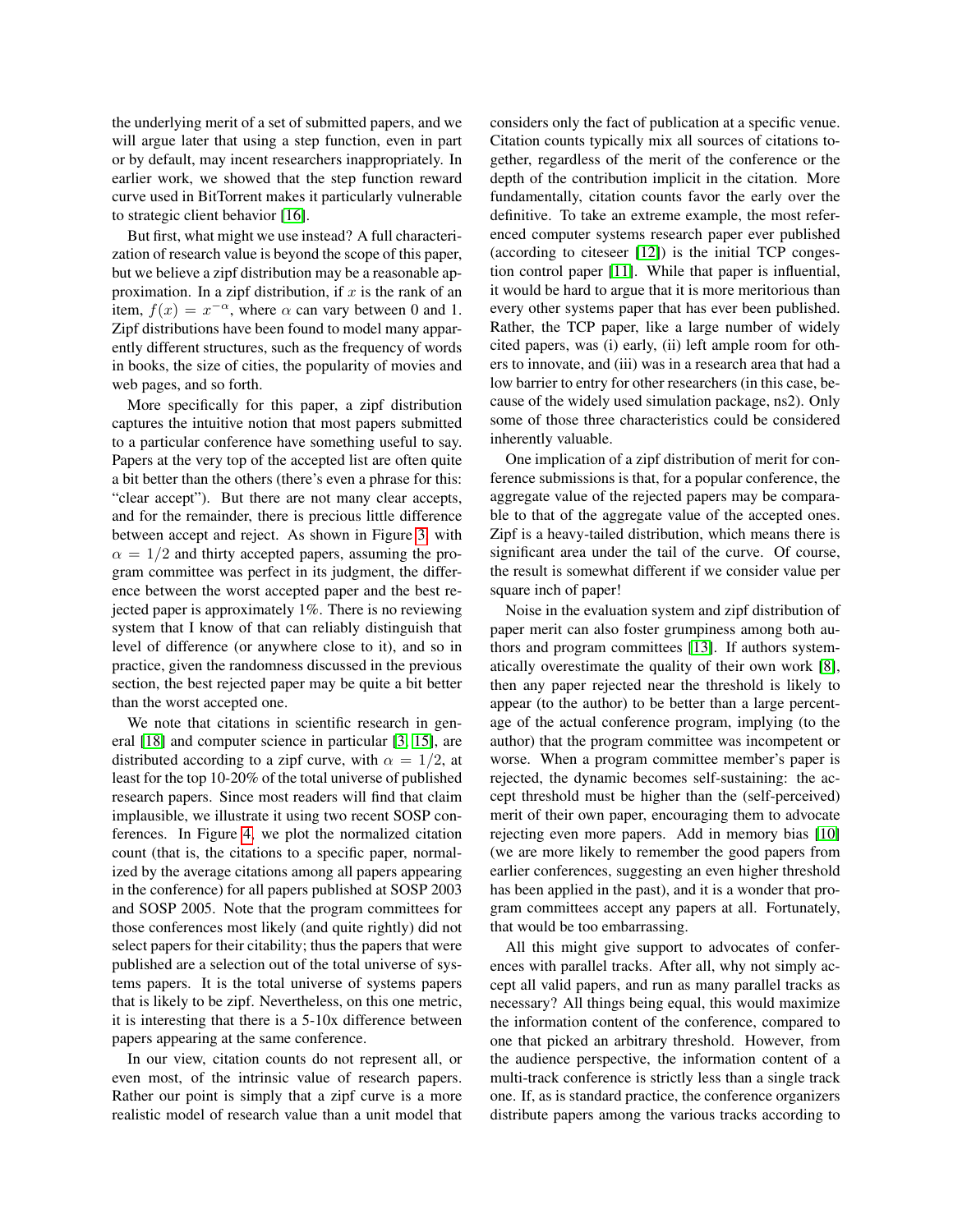topic, rather than according to value, the typical conference attendee is faced with the conundrum that the best papers at the conference are spread thinly across all sessions. Multitrack conferences also seem to run afoul of incentives, our next topic.

# 4 Incentives

We next turn our attention to the role of incentives in conference design, particularly the interplay between incentives, randomized selection, and heavy-tailed merit. Clearly, a full investigation of researcher incentives is beyond the scope of this paper. It seems likely that no two researchers share the same set of motivations, other than that it is unlikely to be monetary reward! For the purposes of discussion, we assume researchers are motivated in part by research recognition, recognition is given in part by publication at prestigious venues, and recognition is unit-value based on the venue (the average of the true merit of all papers that appear there). Of course, this model is unrealistic in that most researchers (we hope!) are not primarily motivated by the mere fact of publication. We further assume merit is heavy-tailed among the universe of publications in a particular research area, and authors are aware of the relative merit of their own work – another dubious assumption!

Under these assumptions, it is easy to see why it is rare to find high prestige multi-track conferences. Authors of better papers would have an incentive to send their papers to a more selective single-track conference, and if one didn't exist, they would have an incentive to band together to create a better alternative for their papers. (Alternatively, one can assume conference organizers have an incentive to attract high merit papers.) Essentially, at a multitrack conference with unit-value, the good papers are cross-subsidizing the reputations of the relatively worse ones. As with any cross-subsidy, there is an incentive for the subsidizers to avoid the tax. Moreover, once such a single-track conference was successfully created, authors of other papers would be incented to send their papers to the single-track conference, as they would benefit by association. Under the unit value model, it is better to be a worse paper at a good conference than a good paper at a worse conference.

By contrast, a stable situation is the one we often see in practice. First, there is often a high-prestige single track conference, with award papers, to capture and reward the top end of the zipf distribution. Since that inherently leaves a large number of unpublished papers of significant value (nearly equal to the intrinsic value of the median paper at the high prestige conference!), those authors would be incented to send their papers to a different venue. The second conference is more usefully multi-track, as there is less difference between successive papers as we go down the distribution. In a zipf distribution with  $\alpha = 1/2$ , the difference between paper 30 and paper 100 is the same as the difference between paper 8 and paper 30.

#### 5 Improvements

We conclude with an observation. It should be the goal of conference design to encourage authors to complete their work to the point of diminishing returns. Great ideas should be thoroughly fleshed out, while mediocre ones should be quickly documented, allowing the authors to move on to greener pastures. However, under the current system of multiple conferences per year per area, unit value reward for a specific conference, and noise in the evaluation system, authors have an incentive to do considerably less than this ideal.

Consider the marginal incentive for an author of a research paper. By marginal incentive, we mean the incremental benefit to the author of putting additional effort into improving a particular paper. After all, the author does have a choice: put more effort into an existing project, or start a new one. Some authors make a virtue of this, by going after "low hanging fruit." (To exploit the analogy, cognitive experiments indicate that the higher the fruit, the tastier it will be [\[10\]](#page-7-13).) Suppose we posit a noiseless system with a single conference, unit reward for getting papers into the conference, and perfect information, e.g., knowledge by the author of the threshold to be applied by the program committee. The author's marginal incentive in such a system would be an impulse function: do no work unless the idea is above threshold, and then do only enough work to push it above the threshold for publication. Some might say that SOSP prior to 1990 was such a system. The conference met once every two years (reducing the opportunity for retries), there were few alternate venues of comparable merit, the threshold was high (simulation studies need not apply), and much of the community could guess whether a particular paper idea had a chance. The result was a relatively small number of high quality submissions.

Uncertainty changes the equation. In most cases, an author can't perfectly predict the threshold a particular program committee will use, and noise in the evaluation system makes the outcome for a particular paper near the margin quite unpredictable. Thus, the marginal incentive for an author, considering a single conference at a time, is gaussian: increasing as it approaches the likely threshold, and then falling off as the paper becomes increasingly likely to be accepted. Oddly, the *more* randomness in the evaluation and the less predictable the outcome, the more incentive authors have to work harder. Slot machines work on a similar principle.

In practice, another effect seems to matter. In many areas of computer systems research, we have prestigious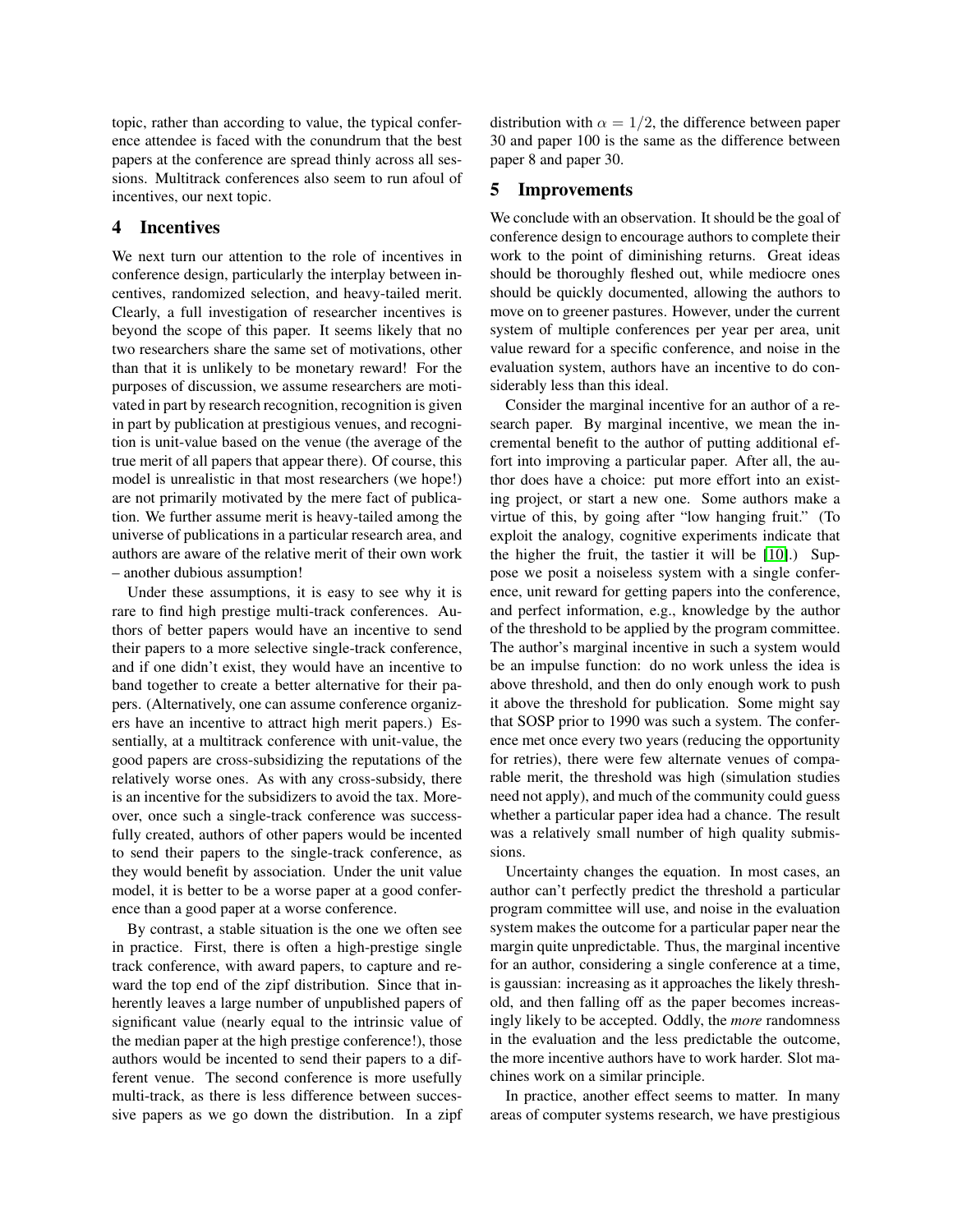conferences every six months. This is a direct consequence of increasing competition – as we observed, the universe of papers is increasing exponentially, and authors of good papers at weak conferences have an incentive to try to create higher prestige venues for their papers. The multiplicity and frequency of venues provides authors an alternate strategy to compensate for unpredictable program committees: submit papers initially with the minimal amount of work needed to be competitive. If accepted, move on. If rejected, add some work and repeat. Because of randomness and repeated tries, the peak author incentive is well below the average accept threshold. Thus the more competition there is for conferences, the more conferences we have, and the more incentive authors have to stop when their papers are merely mediocre. From a game theory perspective, it would be ineffective for a program committee to attempt to reject papers that are great ideas, but incompletely executed: in that case, authors would have the incentive to work only on those research ideas that are obviously mediocre.

Most of these counterproductive incentives would disappear if we were able to set rewards to model the underlying value of the work. Provided noise is a second order effect, authors would be incented to complete the work to the point of diminishing returns. In fact, authors might be incented to hold back papers until they were ready, or equally valid, publish a short form of the research idea quickly followed by a later, more thorough evaluation.

We therefore make the modest suggestion that conferences publish the rankings of papers by the program committee, along with the confidence intervals. Public reviews, instituted by the author and Nick McKeown for HotNets 2004, are a step in the right direction of making the decision process of the program committee more apparent to the audience, but they do not go far enough. With public reviews, the program committee publishes the rationale for why they accepted each paper, along with an assessment of how the paper fits into the broader research context and the paper's strengths and weaknesses. However, public reviews impose a high overhead on conference program committee, as the public review is permanent and therefore it must be carefully authored.

Publishing paper rankings and error bars might be accomplished by asking each program committee member to rank order the set of papers they reviewed [\[7\]](#page-7-19). The rank and error could be automatically computed from this data. It seems implausible to ask a program committee, struggling to reach consensus on each accept/reject decision, to also reach consensus on the rank ordering of papers. Note that this extra information can align incentives regardless of how value is distributed among papers. If randomness in the review process meant that a program committee's internal ranking was unrelated to a paper's merit, that would be useful for the research community to know. If merit was more uniformly or more exponentially distributed instead of heavy tailed, the community could adapt by placing lesser or greater weight on the rank.

Finally, it seems likely that a program committee's initial assessment of a research paper's merit may bear only a small relationship to its long term merit. This seems inevitable given the time constraints of the conference evaluation system. We might instead turn to journals to be the ultimate arbiter of research quality, but in a fast changing field such as computer systems research, more attention is naturally paid to the most recent results. This leaves most journal papers as "write once, read none," and does not address the issue of heavy-tailed merit, even among journal papers.

To better align long term researcher incentives, specifically to encourage researchers to continue to work on promising research avenues even after the initial publication of the work, we might add a step to re-rank the set of published papers after some period of time has elapsed. In many areas of computer systems research, this is already done through the increasing use of "Test of Time Awards", typically given to the retrospectively most important paper published at a specific conference ten years earlier. Since it is likely that the merit of research papers is still heavy tailed after the test of time, we suspect the research community would benefit from being given a ranking of papers, rather than information about only a single paper.

## 6 Conclusion

In this paper, we developed a model of computer systems conference publication based on randomness in paper evaluation, heavy-tailed merit, and author and conference incentives. We hope this model will be helpful in explaining to prospective authors the often obscure workings of conference program committees, and in suggesting ways to organize conferences to better align author and conference incentives.

## Acknowledgments

The author would like to thank Arvind Krishnamurthy, Eddie Kohler, Frans Kaashoek, Jeff Mogul, Jon Crowcroft, Mike Dahlin, and Derek Murray for their help in assembling the data presented in this paper.

### References

- <span id="page-6-0"></span>[1] A. S. Aiyer, L. Alvisi, A. Clement, M. Dahlin, J.- P. Martin, and C. Porth. BAR fault tolerance for cooperative services. In *SOSP*, 2005.
- <span id="page-6-1"></span>[2] M. Allman. Thoughts on reviewing. *SIGCOMM CCR*, 2008.